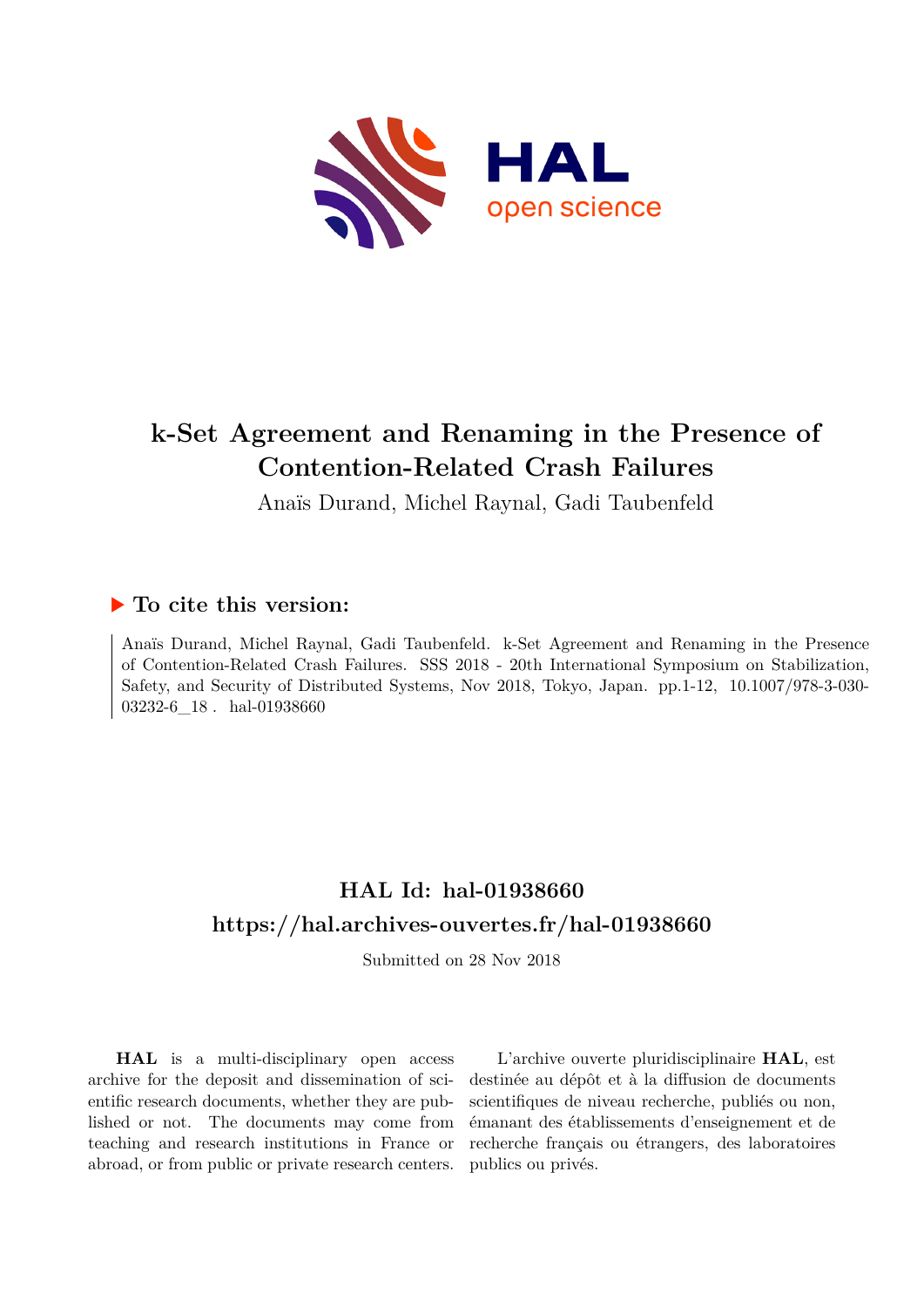# k-Set Agreement and Renaming in the Presence of Contention-Related Crash Failures

Anaïs Durand<sup>1</sup>, Michel Raynal<sup>1,2</sup>, and Gadi Taubenfeld<sup>3</sup>

<sup>1</sup>IRISA, Université de Rennes, 35042 Rennes, France <sup>2</sup>Department of Computing, Polytechnic University, Hong Kong <sup>3</sup>The Interdisciplinary Center, Herzliya 46150, Israel

#### Abstract

A new notion of process failure explicitly related to contention has recently been introduced by one of the authors (NETYS 2018). More precisely, given a predefined contention threshold  $\lambda$ , this notion considers the executions in which process crashes are restricted to occur only when process contention is smaller than or equal to  $\lambda$ . If crashes occur after contention bypassed  $\lambda$ , there are no correctness guarantees (e.g., termination is not guaranteed). It was shown that, when  $\lambda = n - 1$ , consensus can be solved in an  $n$ -process asynchronous read/write system despite the crash of one process, thereby circumventing the well-known FLP impossibility result. Furthermore, it was shown that when  $\lambda = n - k$  and  $k > 2$ , k-set agreement can be solved despite the crash of  $2k-2$  processes.

This paper considers two types of process crash failures: "λ-constrained" crash failures (as previously defined), and classical crash failures (that we call "any time" failures). It presents two algorithms suited to these types of failures. The first algorithm solves k-set agreement, where  $k = m+f$ , in the presence of  $t = 2m + f - 1$  crash failures, 2m of them being  $(n - k)$ -constrained failures, and  $(f - 1)$  being any time failures. The second algorithm solves  $(n + f)$ -renaming in the presence of  $t = m + f$  crash failures, m of them being  $(n - t - 1)$ -constrained failures, and f being any time failures. It follows that the differentiation between λ-constrained crash failures and any time crash failures enlarges the space of executions in which the impossibility of  $k$ -set agreement and renaming in the presence of asynchrony and process crashes can be circumvented. In addition to its behavioral properties, both algorithms have a noteworthy first class property, namely, their simplicity.

Keywords: Agreement algorithm, Asynchronous system, Atomic register, Concurrency, Contention,  $\ell$ -Mutual exclusion, Participating process, Process crash failure, Read/write register, Renaming,  $k$ -Set agreement.

## 1 Definitions and Motivation

#### 1.1 Processes, Failures, Communication

The system is composed of n asynchronous sequential processes, denoted  $p_1, ..., p_n$ , which communicate by reading and writing atomic registers. The model parameter  $t$  denotes the maximal number of processes that may crash during a run. A process crash is a premature definitive halting. A process that crashes is called *faulty*, otherwise it is *correct*.

It is assumed that all correct processes participate, i.e., execute their local algorithm. (Let us notice that this assumption is a classical –very often left implicit– assumption encountered in message-passing distributed algorithms [17].)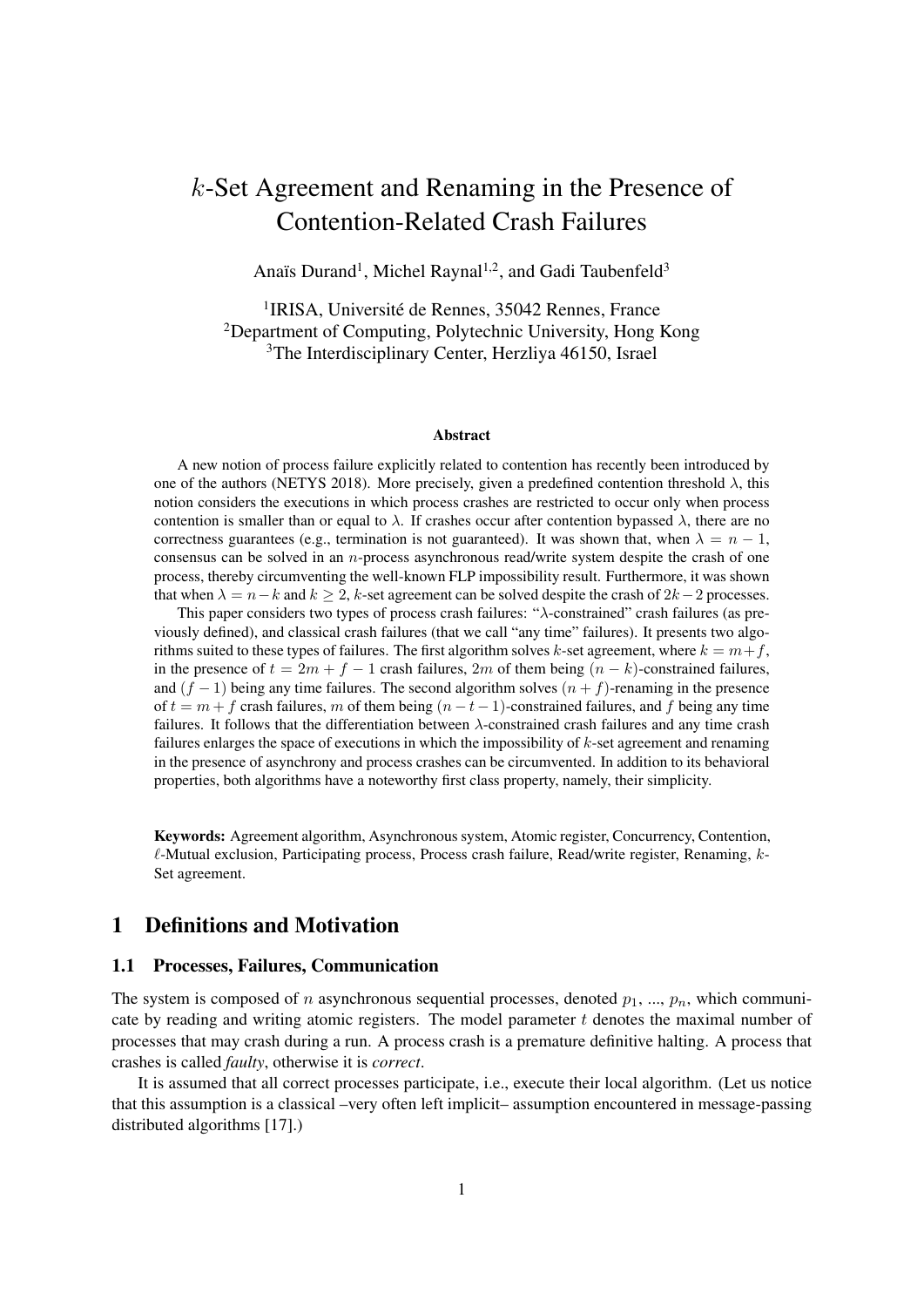Let us call *contention* the current number of processes that started executing. The model parameter λ denotes a predefined contention threshold. So, an execution can be divided into two parts: a prefix in which the contention is  $\leq \lambda$  and a suffix in which contention is  $\geq \lambda$ . Hence, we consider a failure model in which there are two types of crashes: the ones that can occur only when contention is  $\leq \lambda$  that we call "λ-constrained", and the ones that can appear at "any time"; λ-constrained crashes were introduced in [20] under the name "weak failures".

#### 1.2 Motivation for Considering λ-Constrained Failures

As discussed in [20], the new type of  $\lambda$ -constrained failures enables us to design algorithms that can tolerate several traditional "any time" failures plus several additional  $λ$ -constrained failures (i.e., weak failures). More precisely, assume that a problem can be solved in the presence of  $t$  traditional failures, but cannot be solved in the presence of  $t + 1$  such failures. Yet, the problem might be solvable in the presence of  $t_1 \leq t$  "any time" failures plus  $t_2$   $\lambda$ -constrained failures, where  $t_1 + t_2 > t$ .

Adding the ability to tolerate  $\lambda$ -constrained failures to algorithms that are already designed to circumvent various impossibility results, such as the Paxos algorithm [14] and indulgent algorithms in general [11, 12], would make such algorithms even more robust against possible failures. An indulgent algorithm never violates its safety property, and eventually satisfies its liveness property when the synchrony assumptions it relies on are satisfied. An indulgent algorithm which in addition (to being indulgent) tolerates λ-constrained failures may, in many cases, satisfy its liveness property even before the synchrony assumptions it relies on are satisfied.

When facing a failure related impossibility result, such as the impossibility of consensus in the presence of a single faulty process [10], one is often tempted to use a solution which guarantees no resiliency at all. We point out that there is a middle ground: tolerating  $\lambda$ -constrained (weak) failures enables to tolerate failures some of the time. Also, traditional t-resilient algorithms tolerate failures only some of the time (i.e., as long as the number of failures is at most  $t$ ). After all, something is better than nothing.

The type of λ-constrained failures which are assumed to occur only *before* a specific predefined threshold on the level of contention is reached, is in particular useful in systems in which contention is usually low. Another possible type of weak failures, also defined in [20], in which failures are assumed to occur only *after* a specific predefined threshold on the level of contention is reached, may correspond to a situation where, when there is high contention, processes are slowed down and as a result give up and abort.

Finally, the new failure model establishes a link between contention and failures, which enables us to better understand various known impossibility results, like the impossibility result for consensus [10] and its generalizations [6, 13, 18].

### 1.3 High Level Objects

To make the presentation of the proposed algorithms easier, the basic read/write system is enriched with two types of objects, namely  $\ell$ -mutual exclusion and snapshot. Both can be built on top of a crash-prone asynchronous read/write system.

**Deadlock-free**  $\ell$ -mutual exclusion. Such an object, which provides the processes with the operations acquire() and release(), allows up to  $\ell$  of them to simultaneously execute their critical section. It is defined by the following properties.

- *Mutual exclusion*. No more than  $\ell$  processes can simultaneously be in their critical section.
- *Deadlock-freedom.* If less than  $\ell$  processes crash, and processes are invoking the operation acquire(), at least one of them will terminate its invocation.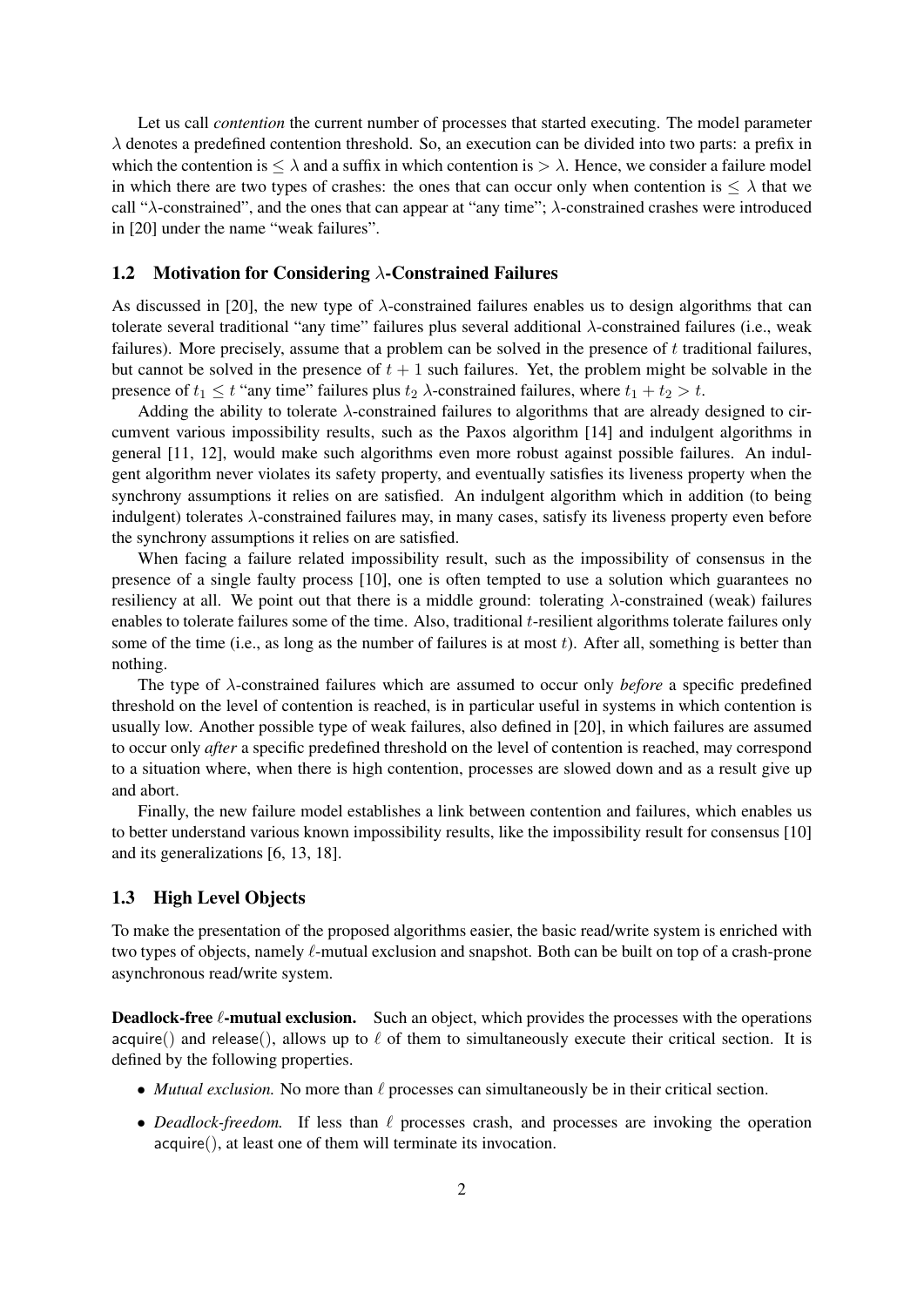It is shown in [2, 9, 19] that  $\ell$ -mutual exclusion can be built on top of an asynchronous crash-prone read/write system. In the *one-shot* version, a process invokes acquire() and release() at most once.

**Snapshot.** A snapshot object provides two operations denoted write() and snapshot() [1, 3]. Such an object can be seen as an array of single-writer multi-reader atomic register  $SN[1..n]$  such that:

- (a). when  $p_i$  invokes write $(v)$ , it writes v into  $SN[i]$ ; and
- (b). when  $p_i$  invokes snapshot(), it obtains the value of the array  $SN[1..n]$  as if it read simultaneously and instantaneously all its entries.

Said another way, the operations write() and snapshot() are atomic. Snapshot objects can be implemented on top of asynchronous crash-prone read/write systems [1, 3, 16].

## 2 k-Set Agreement and M-Renaming

#### 2.1 k-Set Agreement

A k-set agreement  $(k-SA)$  object is a one-shot object introduced by S. Chaudhuri [8] to study the relation linking the number of failures and the agreement degree attainable in a set of crash-prone asynchronous processes. Such an object provides a single operation denoted propose(), which allows the invoking process to propose a value and obtain a result (called *decided* value). Assuming each correct process proposes a value, each process must decide on a value such that the following properties are satisfied.

- *Validity.* A decided value is a proposed value.
- *Agreement.* At most k different values are decided.
- *Termination.* Every correct process decides a value.

When  $k = 1$ , k-set agreement boils down to consensus, whose impossibility in the presence of asynchrony and a single process crashed was proved in [10] for message-passing systems, and in [15] for read/write systems. It was later shown in  $[6, 13, 18]$  that it is impossible to solve k-set agreement in crash-prone asynchronous read/write systems where  $t \geq k$ . Hence, as the k-set agreement read/write-based algorithm presented in [20] works despite up to  $t = 2k - 2 \lambda$ -constrained failures (where  $\lambda = n - k$ ), the introduction of contention-related failures in [20], is a noteworthy advance in fault-tolerance, which enlarges the space of executions in which  $k$ -set agreement can be solved.

#### 2.2 M-Renaming

The renaming object was introduced in the context of message-passing system [4]. An introductory survey to renaming in crash-prone asynchronous read/write systems is presented in [7].

An  $M$ -renaming object allows  $n$  processes with initially distinct names from a large name space to acquire distinct new names from a smaller name space  $\{1, ..., M\}$ , where M is a predefined value known by the processes. A one-shot renaming object allows each process to acquire a distinct new name just once. A long-lived renaming object allows processes to repeatedly acquire distinct names and release them. In this paper, we consider only one-shot renaming objects.

A process  $p_i$  accesses an M-renaming object R using the operation R. rename $(id_i)$ , where  $id_i$  is its original name, which returns a new name. A process  $p_i$  knows neither its index i, nor the original names of the other processes. The properties defining such an object are the following.

- *Validity.* A new name belongs to the set  $\{1, ..., M\}$ .
- *Agreement.* No two processes obtain the same new name.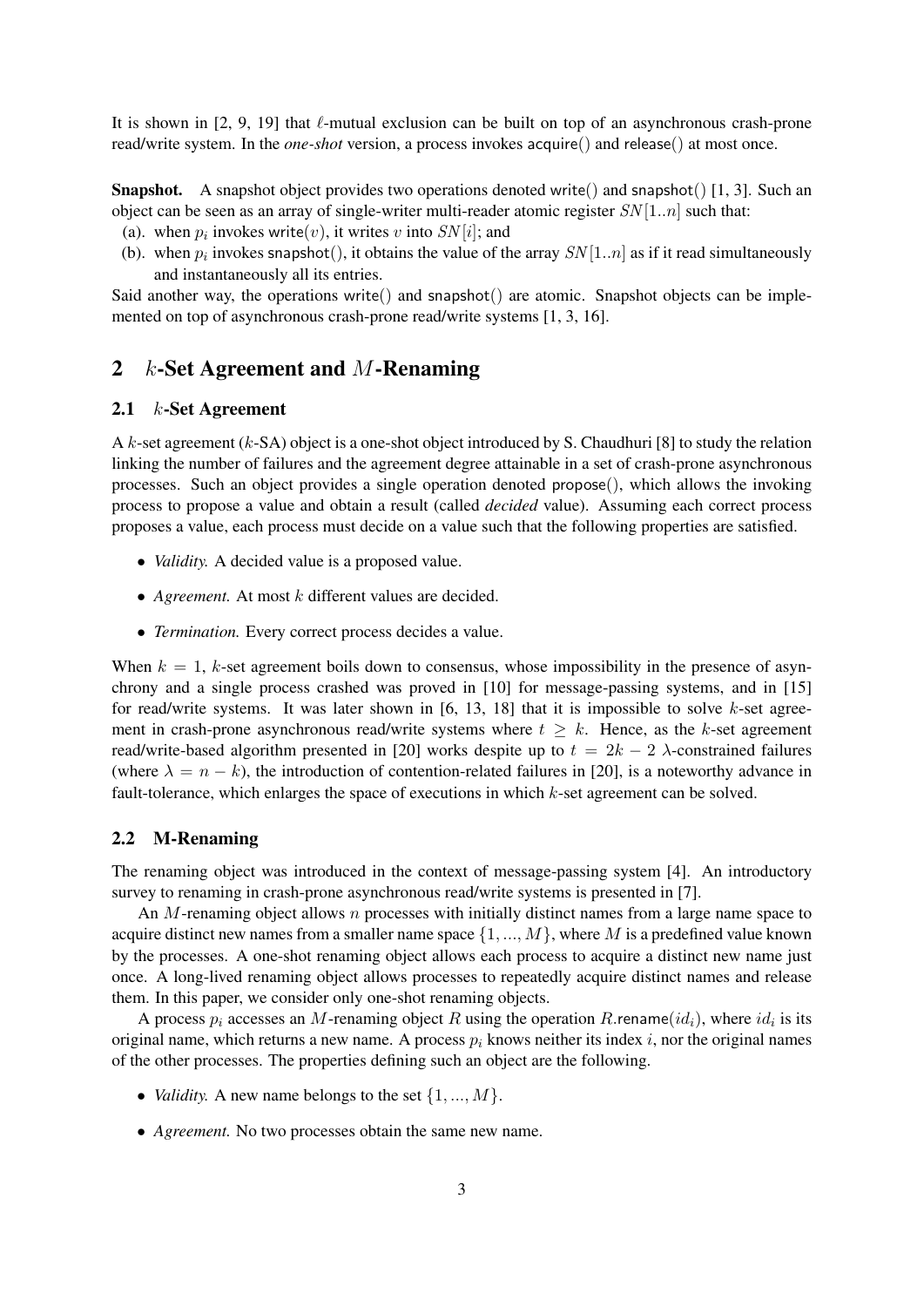• *Termination.* If a process invokes  $R$  rename( $id$ ) and does not crash, it returns from its invocation.

In the classical *n*-process model (i.e., a model where only any time crash failures are considered), it is known that with t any time failures, there is a tight  $(n + t)$  bound on the size of new name space for renaming for infinitely many values of  $n$ . We will show how this result can be circumvented. The interested reader will find renaming algorithms in textbooks such as [5, 16, 19].

## 3 The Results of the Paper at a Glance

As announced in the abstract, this paper is on  $k$ -set agreement and  $M$ -renaming in an asynchronous read/write model in which there are two kinds of process crashes:

- the "usual" ones, which are allowed to occur at any time, called "any time" failures in the following;
- the ones (introduced in [20]) that are restricted to occur only while the contention has not bypassed a predefined threshold  $\lambda$ , called " $\lambda$ -constrained" failures in the following.

As announced in the Introduction, let us recall that all the algorithms presented in the paper assume that all correct processes participate.

#### 3.1 Results Concerning k-Set Agreement

The paper presents a general  $k$ -set agreement algorithm that, in addition to the model and problem parameters n, t, k, and  $\lambda = n - k$ , considers two more integers  $m \ge 0$  and  $f \ge 1$ , such that  $m + f = k$ and  $t = 2m + f - 1$  (or, equivalently,  $t = 2k - f - 1$ ). The fault-tolerance properties of this algorithm are summarized in Table 1.

| The $k$ -set agreement algorithm: Fault-tolerance properties |                  |  |
|--------------------------------------------------------------|------------------|--|
| total # of failures tolerated                                | $t = 2m + f - 1$ |  |
| " $\lambda$ -constrained" crash failures                     | 2m               |  |
| "any time" crash failures                                    | $f-1$            |  |

Table 1: k-Set agreement: tolerates crash failures with  $\lambda = n - k$  and  $k = m + f$ 

More generally, the parameters m and f, where  $k = m + f$ , can be seen as parameters allowing the user to tune the type of crash failures that are dominant in the considered application context. At one extreme, the pair of values  $\langle m, f \rangle = \langle 0, k \rangle$  maximizes the number of any time failures, and allows up to any time k − 1 crash failures. At the other extreme, the pair  $\langle m, f \rangle = \langle k - 1, 1 \rangle$  maximizes the number of  $\lambda$ -constrained failures: it allows up to  $2k - 2 \lambda$ -constrained failures and no any time failure.

Since  $t = 2m + f - 1$  we can say that, intuitively, *one* any time failure "equals" *two*  $(n - k)$ constrained failures. That is, it is possible to trade *one strong* (any time) failure for *two weak* (λconstrained) failures and vice versa, as demonstrated in Table 2.

Interestingly, the particular instantiation  $\langle m, f \rangle = \langle k - 1, 1 \rangle$  boils down to a specific case of the algorithm described in  $[20]$ <sup>1</sup>.

Additionally, as it will become clear in its description, Algorithm 1 presented in Section 4 sheds new light on a relation linking  $k$ -set agreement and  $\ell$ -mutual exclusion

<sup>&</sup>lt;sup>1</sup>It is proved in [20] that for every two positive integers  $\ell$  and  $k$ , there is a k-set agreement algorithm for n processes, using registers, that can tolerate  $\ell + k - 2$   $\lambda$ -constrained crash failures, where  $\lambda = n - \ell$ . So, for the special case where  $\ell = k$ , the algorithm can be tolerated  $2k - 2(n - k)$ –constrained failures.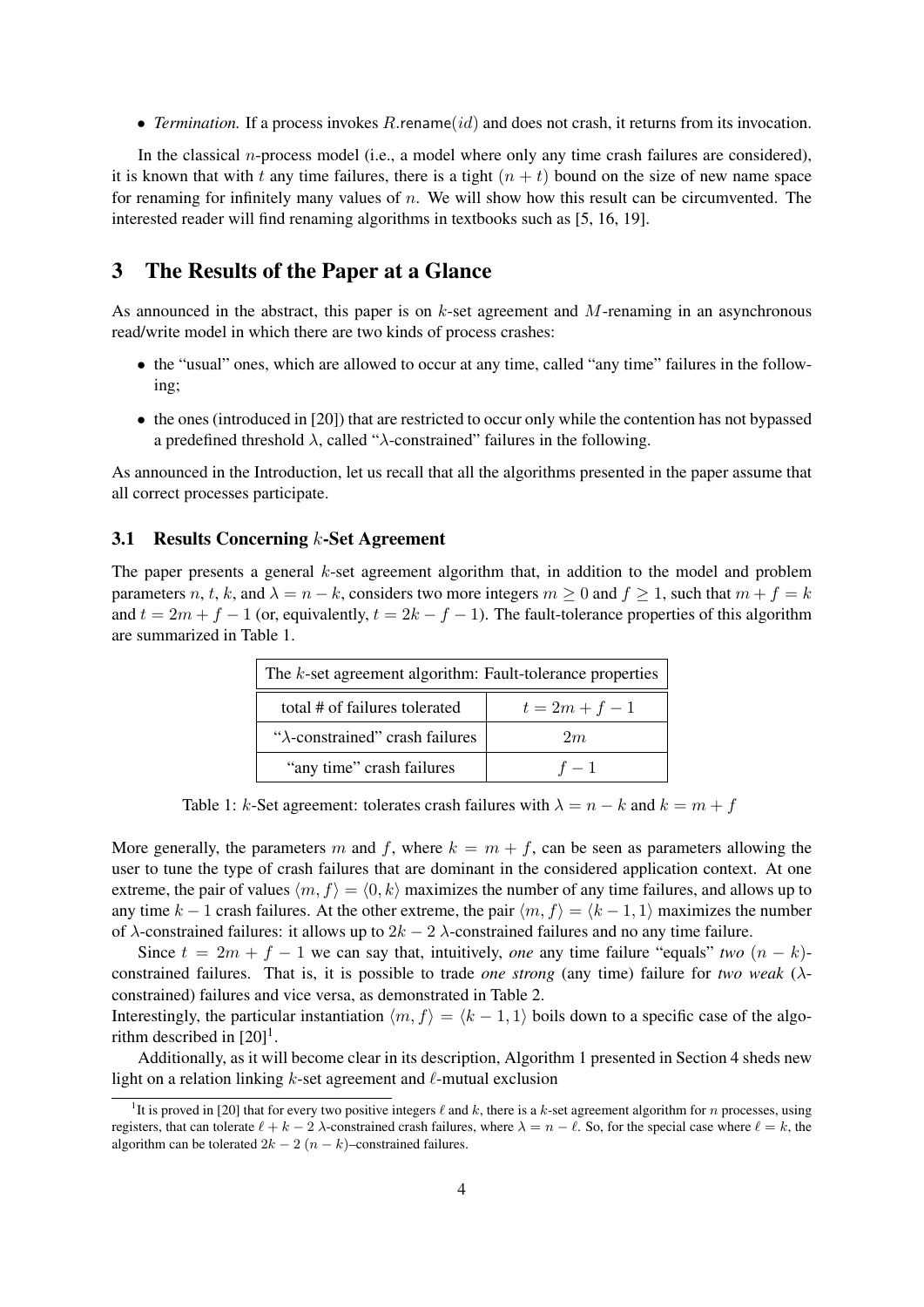| The $k$ -set agreement algorithm: tradeoffs   |         |             |         |
|-----------------------------------------------|---------|-------------|---------|
| total # of failures                           | $m=0$   | $m =  k/2 $ | $m=k-1$ |
| $t = 2m + f - 1$                              | $f = k$ | $f =  k/2 $ | $f=1$   |
| $2m$ " $\lambda$ -constrained" crash failures |         |             | $2k-2$  |
| $f-1$ "any time" crash failures               | $k-1$   | $ k/2  - 1$ |         |

Table 2: k-Set agreement: tradeoffs " $\lambda$ -constrained/any time" crash failures, with  $\lambda = n - k$ 

#### 3.2 Results Concerning M-Renaming

Considering a new name space of size  $M = n + f$ , the paper presents a general M-renaming algorithm that, in addition to the model and problem parameters n, t, and  $\lambda = n - t - 1$ , as previously, considers two integers  $m \geq 0$  and  $f \geq 0$ , such that  $t = m + f$ . The fault-tolerance properties of this algorithm are summarized in Table 3.

| The $(n + f)$ -renaming algorithm: Fault-tolerance properties |             |  |
|---------------------------------------------------------------|-------------|--|
| total # of failures tolerated                                 | $t = m + f$ |  |
| " $\lambda$ -constrained" crash failures                      | m           |  |
| "any time" crash failures                                     |             |  |

Table 3: M-Renaming: tolerated crash failures, with  $\lambda = n - t - 1$ 

Similarly to the case of k-set agreement, the parameters m and f, where  $t = m + f$ , allows the user to tune the type of crash failures and (here) the size of the name space that are dominant in the considered application context. At one extreme, the pair of values  $\langle m, f \rangle = \langle 0, t \rangle$  maximizes the number of any time failures (which is good) but also maximizes the size of the name space (which is bad). At the other extreme, the pair  $\langle m, f \rangle = \langle t, 0 \rangle$  maximizes the number of  $\lambda$ -constrained failures and minimizes the size of the name space (which is good). This is demonstrated in Table 4.

| The $(n + f)$ -renaming algorithm: Tradeoffs |                      |             |        |
|----------------------------------------------|----------------------|-------------|--------|
| total # of failures                          | $m =  k/2 $<br>$m=0$ |             | $m=t$  |
| $t = m + f$                                  | $f =  k/2 $<br>$f=t$ |             | $f=0$  |
| $m$ " $\lambda$ -constrained" crash failures |                      | k/2         | t      |
| $f$ "any time" crash failures                | t,                   | k/2         |        |
| The size of name space                       | $n+t$                | $n +  k/2 $ | $\, n$ |

Table 4: M-Renaming: tradeoffs " $\lambda$ -constrained/any time" crash failures, with  $\lambda = n - t - 1$ 

## 4 k-Set Agreement: Algorithm  $(k \ge 2)$

This section presents a  $k$ -set agreement algorithm that allows to circumvent the known impossibility result for solving k-set agreement in crash-prone asynchronous read/write systems where  $t \geq k$  [6, 13,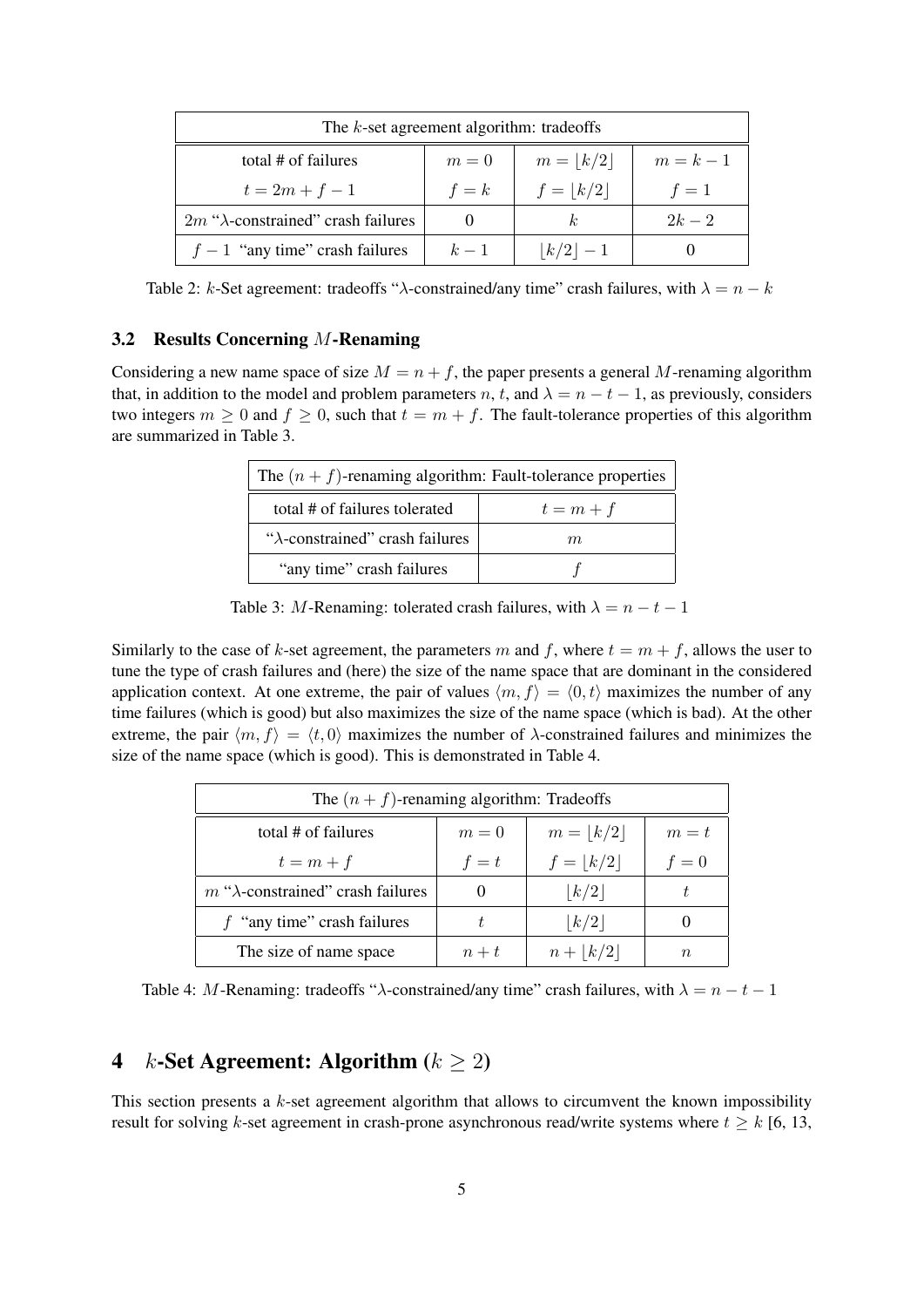18]. The algorithm considers the contention-related failure model, and assumes all correct processes participate. It is characterized by the following theorem.

**Theorem 1.** *For any*  $n \geq 1$ ,  $n-1 \geq t \geq 0$ ,  $m \geq 0$  *and*  $f \geq 1$  *such that*  $t = 2m+f-1$  *and*  $k = m+f$ , *it is possible to solve* k*-set agreement for* n *processes in the presence of at most* t *crash failures,* 2m *of them being*  $\lambda$ -constrained failures where  $\lambda = n - k$ , and  $f - 1$  of them being any time failures.

In the algorithm described below, it is assumed that the identity of a process  $p_i$  is its index i.

Shared objects. The processes cooperate through the following objects.

- $PART[1..n]$ : snapshot object, initialized to  $[down, \cdots, down]$ , used to indicate participation.
- DEC: atomic register initialized to  $\perp$  (a value which cannot be proposed). It will contain values (one at a time) that can be decided.
- $MUTEX[1]$ : one-shot deadlock-free f-mutex object.
- $MUTEX[2]$ : one-shot deadlock-free m-mutex object.

For the special case where  $m = 0$  and  $f = k$ , in the proposed algorithm no process will ever try to access the  $MUTEX$ [2] object. Thus, there is no need to define the notion of a 0-mutex object.

**Local variables.** Each process  $p_i$  manages the following local variables:  $part_i$  is used to locally store a copy of the snapshot object  $PART$ ;  $count_i$  is a local counter; and  $group_i$  a binary variable whose value belongs to  $\{1, 2\}$ .

**Behavior of a process**  $p_i$ . Algorithm 1 describes the behavior of a process  $p_i$ . When it invokes propose $(in_i)$  (where  $in_i$  is the value it proposes),  $p_i$  first indicates it is participating (line 1). Then it invokes the snapshot object until at least  $n - t$  processes are participating (lines 2-4). When this occurs,  $p_i$  enters group 1 or group 2 according to the value of its counter  $count_i$  (line 5), and launches in parallel two threads  $T1$  and  $T2$  (line 6).

In the thread T1,  $p_i$  loop forever until DEC contains a proposed value. When this happens  $p_i$  decides it (line 7). The execution of return() at line 7 or 12 terminates the invocation of propose().

The thread  $T2$  is the core of the algorithm. Process  $p_i$  tries to enter the critical section controlled by either the f-mutex or the m-mutex object  $MUTEX[group_i]$  (line 9). If it succeeds and DEC has still its initial default value,  $p_i$  assigns it the value  $in_i$  it proposed (line 10). Finally,  $p_i$  releases the critical section (line 11), and decides (line 12). Let us remind that, as far as  $MUTEX[1]$  (respectively,  $MUTEX[2]$ ) is concerned, up to f (respectively, m) processes can simultaneously execute line 10.

Remark. The reader can check that the line 8 (together with line 13) and line 11 can be suppressed without compromising the correctness of the algorithm. This is a side-effect of task  $T1$ . For clarity, we nevertheless keep these lines.

## 5 k-Set Agreement: Proof

Lemma 1. *At most* n − k *processes have a counter less or equal to* n − k *when leaving the repeat loop (lines* 2-4*).*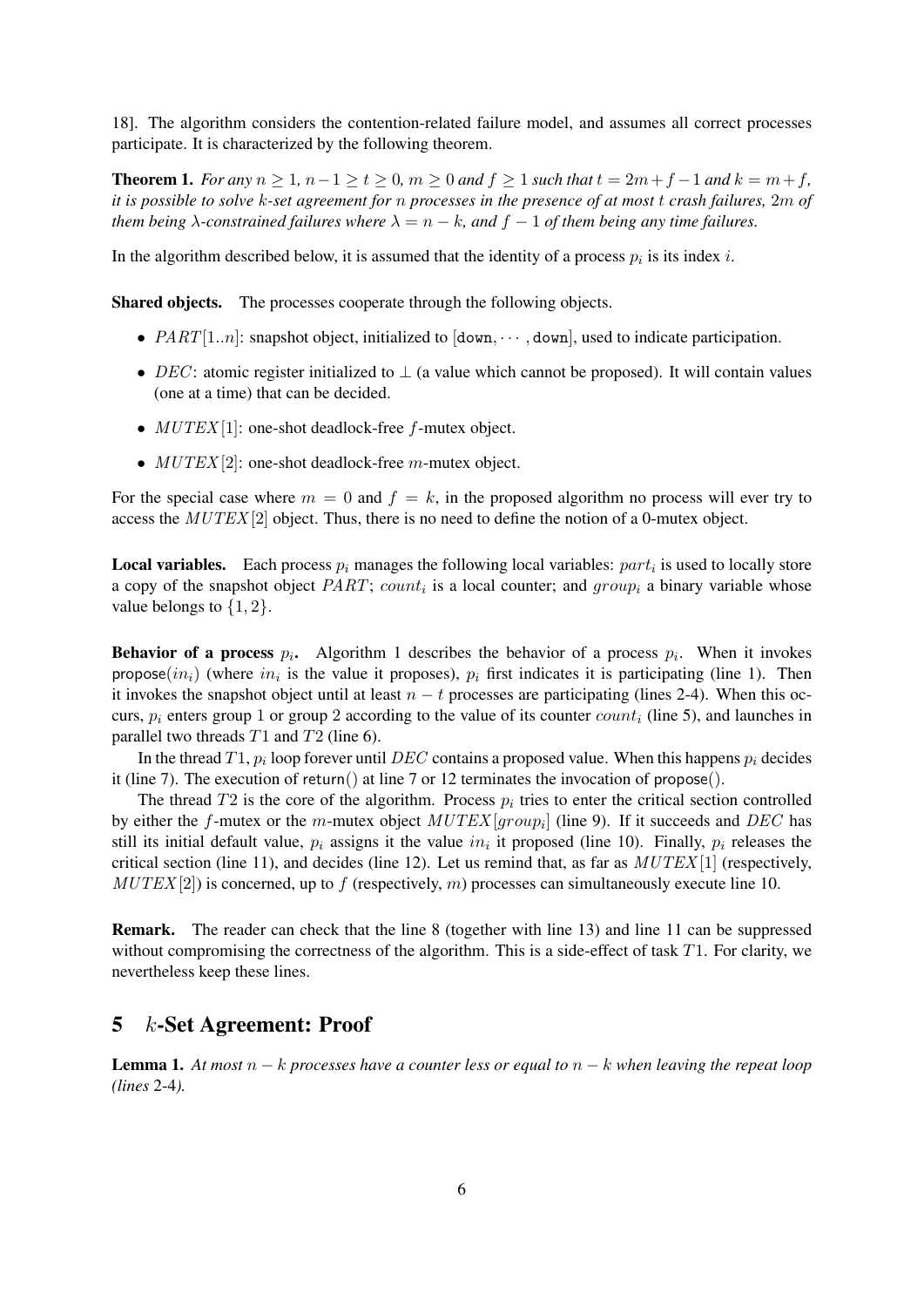operation propose $(in_i)$  is (1)  $PART.write(up);$ (2) repeat  $part_i \leftarrow PART.\text{snapshot}$ ); (3) count<sub>i</sub>  $\leftarrow |\{x \text{ such that } part_i[x] = \text{up}\}|;$ (4) until  $count_i \geq n - t$  end repeat; (5) if  $count_i \leq n - k$  then  $group_i \leftarrow 2$  else  $group_i \leftarrow 1$  end if; (6) launch in parallel the threads  $T1$  and  $T2$ . % Both threads and the operation terminate when  $p_i$  invokes return() (line 7 or 12). thread  $T1$  is (7) loop forever if  $DEC \neq \perp$  then return( $DEC$ ) end if end loop. thread T2 is (8) if  $group_i = 1 \vee m > 0$  then (9)  $MUTEX[group_i].\textsf{acquire}();$ (10) if  $DEC = \perp$  then  $DEC \leftarrow in_i$  end if;  $MUTEX\left[group_{i}\right].$ release $();$  $(12)$  return(*DEC*). (13) end if;

Algorithm 1: k-SA despite up to 2m " $(n - k)$ -constrained" and  $f - 1$  "any time" failures

*Proof.* Assume by contradiction that more than  $n - k$  processes have their counter less or equal to  $n - k$  when leaving the repeat loop (2-4). P being this set of processes, we have  $|P| \ge n - k + 1$ . Moreover, let  $p_i$  be the last process of P that invokes  $PART$  snapshot() (line 1). It follows from the atomicity of the write() and snapshot() operations on the object PART that  $count_i \geq |P| \geq n - k + 1$ , a contradiction.  $\Box$ Г

**Lemma 2.** In the presence of at most  $t = 2m + f - 1$  crash failures, 2m of them being  $(n - k)$ *constrained, if processes participate in*  $MUTEX[1]$ *, at most*  $f - 1$  *of them can fail.* 

*Proof.* If a process  $p_i$  participates in MUTEX [1] it follows from line 5 that count $i_i > n - k$  when it exited the repeat loop (lines 2-4). Thus, the contention was at least  $n - k + 1$  when  $p_i$  exited the loop and, due to the definition of " $(n - k)$ -constrained crash failures", there is no more such failures. As  $t = 2m + f - 1$ , it follows that, if processes participate in  $MUTEX[1]$ , at most  $f - 1$  of them can fail.  $\Box$  $\Box$ 

**Theorem 2** (Termination). In the presence of at most  $t = 2m + f - 1$  *crash failures,* 2m of them being (n − k)*-constrained, every correct process eventually terminates.*

*Proof.* Since there is at most t processes that may fail and participation is required, at least  $n - t$ processes set their participating flag to up in the snapshot object PART (line 1). Thus, no correct process remains stuck forever in the repeat loop (lines 2-4).

First, assume  $m = 0$ . By Lemma 1, at most  $n - k$  processes have a counter less or equal to  $n - k$ when they exit the repeat loop (lines 2-4). Thus, at most  $n - k$  processes belong to group 2. If  $m = 0$ , there is  $n - t = n - f + 1$  correct processes and, since  $k = f, n - f + 1 > n - k$ . So, among the processes participating in  $MUTEX[1]$ , at least one of them is correct and at most  $f - 1$  of them crash before returning from  $MUTEX[1]$ .release() (line 11). Due to the deadlock-freedom property of the one-shot f-mutex object  $MUTEX[1]$ , at least one correct process eventually enters its critical section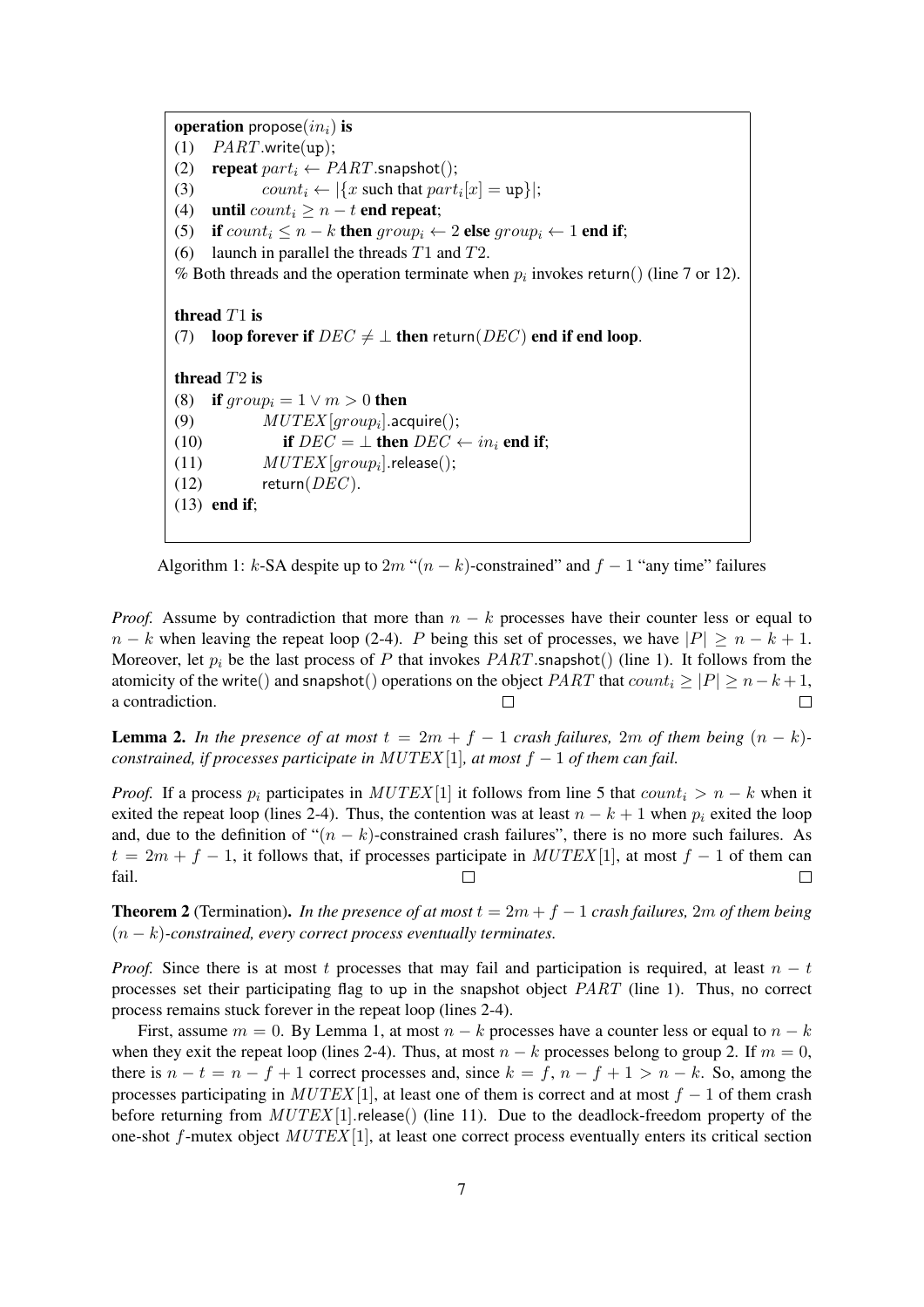and, if DEC has not already been written, writes its input into DEC. It then follows from task  $T1$  that, if it does not terminate at line 11, every other correct process will decide and terminate.

Now, assume  $m > 0$ . There are two cases.

- If at least  $y > f$  processes participate in  $MUTEX[1]$ , it follows from Lemma 2 that at most  $f 1$ of them crash before returning from  $MUTEX[1]$ .release() (line 11), and consequently all other processes participating in MUTEX [1] are correct. As  $y > f - 1$  and  $f > 0$ , there is at least one such correct process, say  $p_x$ . Due to the deadlock-freedom property of the one-shot  $f$ -mutex object  $MUTEX[1], p_x$  eventually enters its critical section and, if DEC has not already been written, writes its input into DEC.
- Otherwise, less than f processes participate in  $MUTEX[1]$ . There are two sub-cases.
	- If a correct process  $p_i$  participates in  $MUTEX[1]$ , it follows from this sub-case assumption and the deadlock-freedom property of the one-shot f-mutex object  $MUTEX[1]$ , that  $p_i$ eventually enters its critical section and, if  $DEC = \perp$ , writes its input  $in_x$  into this atomic register.
	- Otherwise, no correct process participates in  $MUTEX[1]$ . By Lemma 1, at most  $n k$ processes have a counter less or equal to  $n - k$  when they exit the repeat loop (lines 2-4). So at most  $n - k$  processes participate in  $MUTEX$  [2]. Since no correct process participates in  $MUTEX[1]$ , all correct processes (they are at least  $n - t$ ) participate in  $MUTEX[2]$ . Thus, at most  $(n-k)-(n-t)=t-k=2m+f-1-(m+f)=m-1$  processes that participate in  $MUTEX$  [2] fail. Hence, due to the deadlock-freedom property of the one-shot m-mutex object  $MUTEX$  [2], at least one correct process enters its critical section and, if  $DEC = \perp$ , writes its input into DEC.

In both cases, every other correct process will decide and terminate.

 $\Box$  $\Box$ 

Theorem 3 (Agreement and validity). *At most* k *different values are decided, and each of them is the input of some process.*

*Proof.* If a process decides (line 7 or line 12), it decides on the current value of DEC, which –due to the predicates of line 7 or line 10– has previously been set –at line 10– to the value proposed by a process. Due to the predicate and the assignment of  $DEC$  at line 10, and the fact that  $MUTEX[1]$  is a f-mutex object, it follows that at most f processes assign a value to  $DEC$  in the critical section controlled by  $MUTEX[1]$ . Due to a similar argument, at most m processes assign a value to DEC in the critical section controlled by  $MUTEX[2]$ . Thus, at most  $m + f = k$  different values can be written into DEC, and each of them is a proposed value. П  $\Box$ 

As its proof involves neither the timing nor the number of failures, Theorem 3 gives rise to the following property (called *indulgence* [11, 12]).

Corollary 1. *Whatever the time occurrence and the number of crash failures, the* k*-set agreement and validity properties are never violated.*

## 6 M-Renaming: Algorithm

This section presents a renaming algorithm that allows to circumvent the  $(n + t)$  tight bound on the size of name space for renaming for infinitely many values of  $n$ . This algorithm considers the contentionrelated failure model, and assumes all correct processes participate. It is characterized by the following theorem.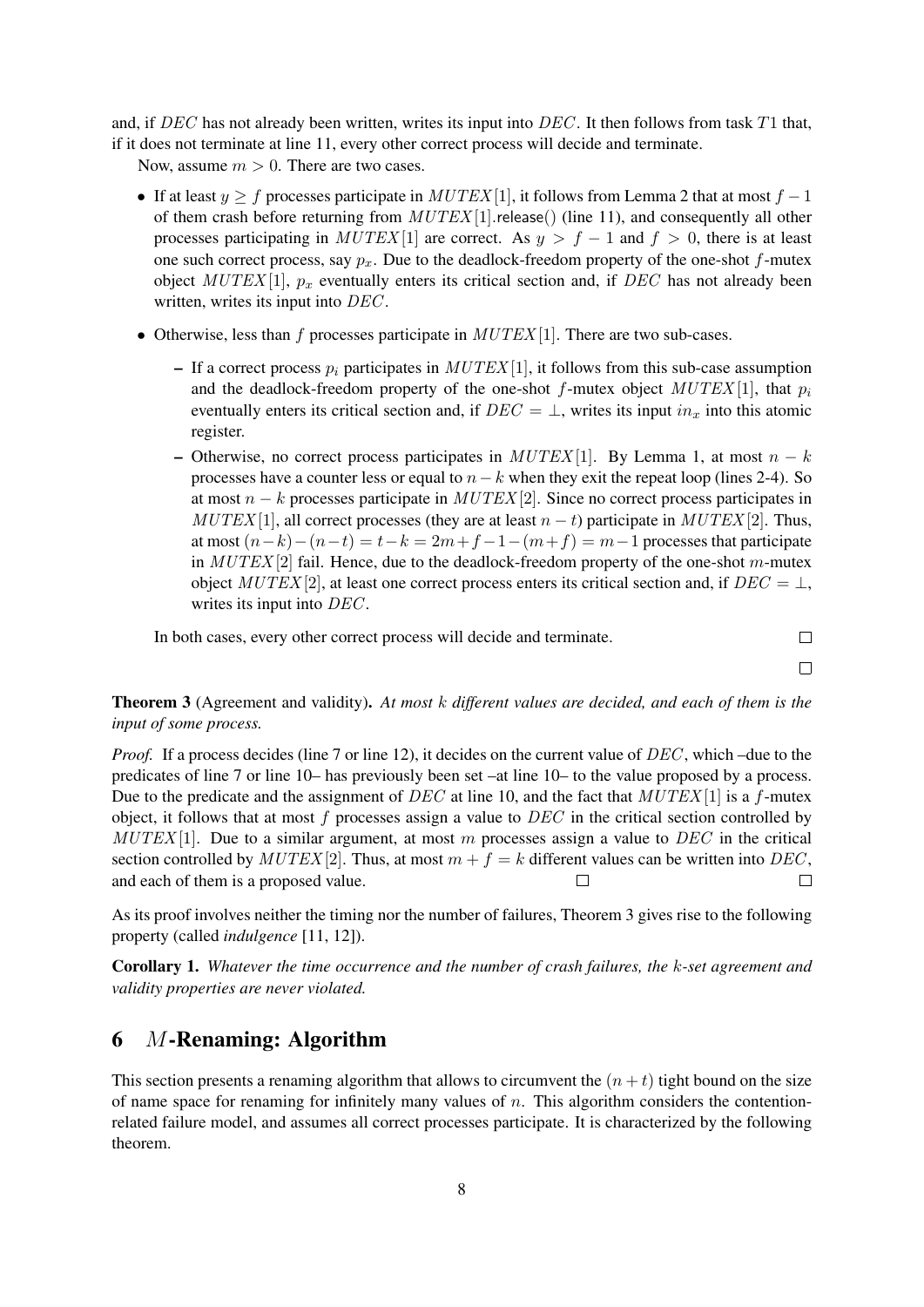operation rename $(id_i)$  is (1)  $PART.write(up);$ (2) repeat  $part_i \leftarrow PART.\text{snapshot}$ ); (3) count<sub>i</sub>  $\leftarrow |\{x \text{ such that } part_i[x] = \text{up}\}\|$ (4) until  $count_i \geq n - t$  end repeat; (5)  $new\_name_i \leftarrow RENAMING_f$ .rename $(id_i);$ (6) return( $new\_name_i$ ).

Algorithm 2:  $(n + f)$ -renaming despite up to m " $(n - t - 1)$ -constrained" and f "any time" failures, where  $t = m + f$ 

**Theorem 4.** For any  $n \geq 1$ ,  $n-1 \geq t \geq 0$ ,  $m \geq 0$  and  $f \geq 0$  such that  $t = m + f$ , it possible *to solve* (n + f)*-renaming for* n *processes in the presence of at most* t *crash failures,* m *of them being*  $\lambda$ -constrained failures where  $\lambda = n - t - 1$ , and f of them being any time failures.

Shared objects. The processes cooperate through the following objects.

- $PART[1..n]$ : snapshot object, initialized to  $[down, \cdots, down]$ , used to indicate participation.
- RENAMING<sub>f</sub>:  $(n + f)$ -renaming object which can tolerate up to f any time crash failures for a model where participation is not required. The fact that participation is not required means that a process that does not participate is *not* consider faulty. The object is not assumed to tolerate any additional  $\lambda$ -constrained failures. An example of such an algorithm is described in [5] (pages 359-360).

**Local variables.** Each process  $p_i$  manages the following local variables:  $part_i$  is used to locally store a copy of the snapshot object PART; count<sub>i</sub> is a local counter; id<sub>i</sub> and  $new\_name_i$  are used to store the original and new names, respectively.

**Behavior of a process**  $p_i$ . Algorithm 2 describes the behavior of a process  $p_i$ . Every process  $p_i$  keeps on taking snapshots until it notices that  $n - t$  processes (including itself) are participating. Then, the process invokes a rename operation of a  $RENAMING<sub>f</sub>$  object, stores the value of its new name in  $new\_name_i$ , and returns this value.

### 7 M-Renaming: Proof

**Lemma 3.** *In the presence of at most*  $t = m + f$  *crash failures, m of them being*  $(n - t - 1)$ *-constrained, if processes participate in RENAMING<sub>f</sub>, at most f of them can fail.* 

*Proof.* If a process  $p_i$  participates in RENAMING<sub>f</sub> it follows from line 4 that the predicate count<sub>i</sub> ≥  $n - t$  is satisfied when it exited the repeat loop (lines 2-4). Thus, the contention was at least  $n - t$  when  $p_i$  exited the loop and, due to the definition of " $(n - t - 1)$ -constrained crash failures", there is no more such failures. As  $t = m + f$ , it follows that, if processes participate in RENAMING<sub>f</sub>, at most f of them can fail.  $\Box$  $\Box$ 

**Theorem 5** (Termination). In the presence of at most  $t = m + f$  crash failures, m of them being  $(n - t - 1)$ -constrained, every correct process eventually terminates.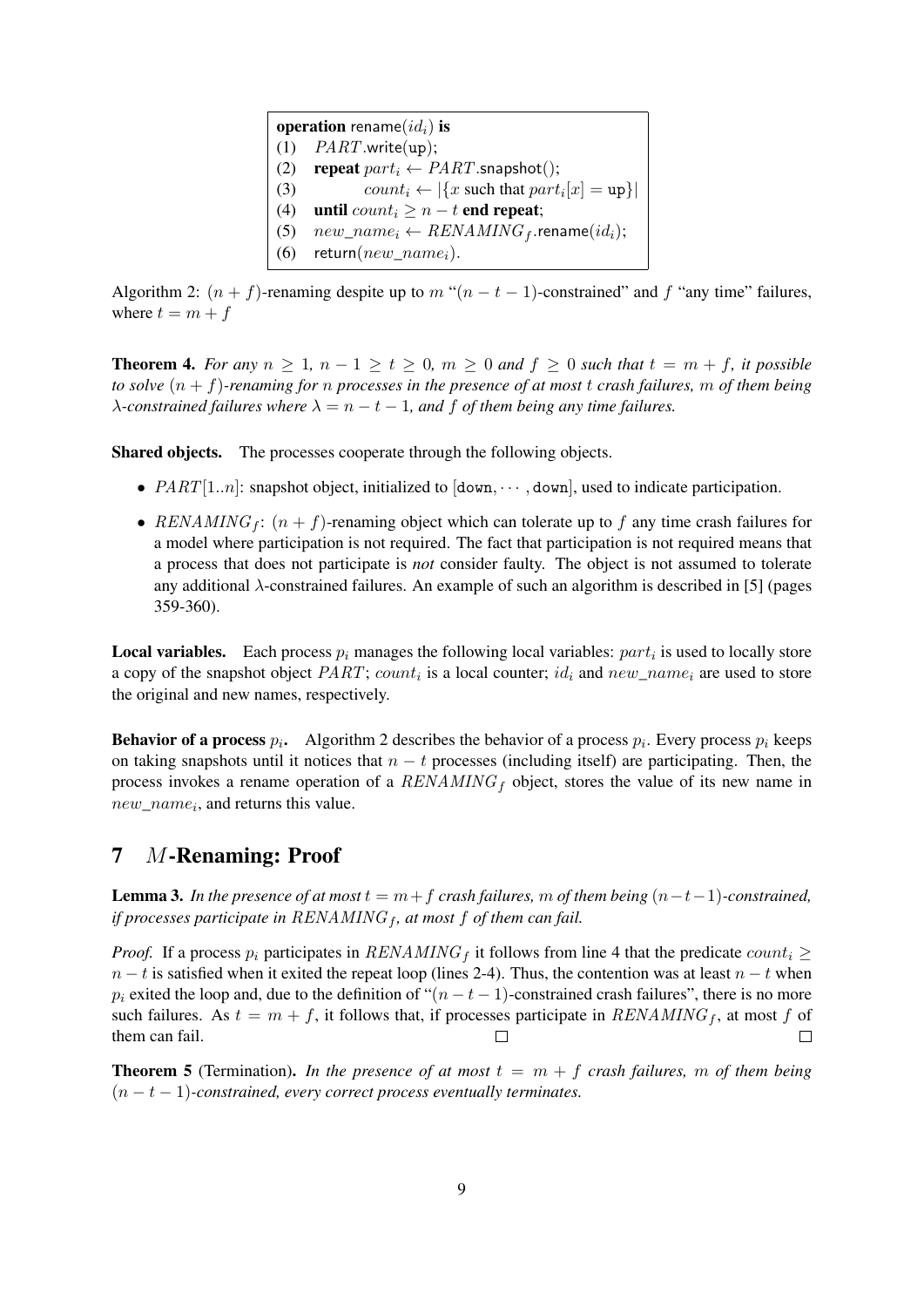*Proof.* Since there is at most t processes that may fail and participation is required, at least  $n - t$ processes set their participating flag to up in the snapshot object PART (line 1). Thus, no correct process remains stuck forever in the repeat loop (lines 2-4).

By Lemma 3, if processes participate in  $RENAMING_f$ , at most f of them can fail. Since, by definition, (1) RENAMING<sub>f</sub> can tolerate f any time failures, and (2) in RENAMING<sub>f</sub> participation is not required, it follows that every operation invoked by a correct processes on  $RENAMING_f$  must return a value. Thus, every correct process eventually terminates.  $\Box$  $\Box$ 

**Theorem 6** (Agreement and validity). *In the presence of at most*  $t = m + f$  *crash failures, m of them being*  $(n - t - 1)$ -constrained, (1) no two processes decide on the same new name, and (2) the new *names are in the range*  $[1..n + f]$ *.* 

*Proof.* By Lemma 3, at most f processes can fail while executing  $RENAMING_f$ . Since,  $RENAMING_f$ is an  $(n + f)$ -renaming object which can tolerate up to f crash failures for a model where participation is not required, any correct process that participates in  $RENAMING<sub>f</sub>$  must acquire a unique new name in the range  $[1..n + f]$ .  $\Box$  $\Box$ 

## 8 From M-Renaming to One-shot Concurrent Objects

Let us consider any one-shot concurrent object  $OB$ , which provides a single operation op(), and tolerate up to  $x$  any time crash failures in a model where participation is not required.

This section presents an algorithm that transforms  $OB$  in an object  $OB'$  where, assuming all processes participate (i.e., invoke op()), allows to withstand additional  $\lambda$ -constrained crash failures. As in the previous sections, the transformation considers the parameters  $n, t, \lambda = n - t - 1, m \ge 0$ , and  $0 \le f \le x - 1$ . The fault-tolerance properties of the resulting object OB' are summarized in Table 5 (where, let us remind, x is the number of any time crash failures tolerated by the underlying object  $OB'$ ).

| total # of failures tolerated            | $t = m + f$  |  |
|------------------------------------------|--------------|--|
| " $\lambda$ -constrained" crash failures | m            |  |
| "any time" crash failures                | $f \leq x-1$ |  |

Table 5: Crash failures tolerated by  $OB'$ , where  $\lambda = n - t - 1$ 

As before, the parameters  $m$  and  $f$  are parameters that allow the user to tune the type of crash failures that are dominant in the considered application context. At one extreme, the pair of values  $\langle m, f \rangle =$  $\langle t - x + 1, x - 1 \rangle$  maximizes the number of any time failures, and allows up to  $x - 1$  any time crash failures. At the other extreme, the pair  $\langle m, f \rangle = \langle t, 0 \rangle$  maximizes the number of  $\lambda$ -constrained failures: it allows up to t  $\lambda$ -constrained failures and no any time failure. This is described in Table 6.

| total # of failures                        | $t = m + f$ |             |  |
|--------------------------------------------|-------------|-------------|--|
| $m " \lambda$ -constrained" crash failures | $t-x+1$     |             |  |
| $f$ "any time" crash failures              | $x-1$       | $rac{x}{2}$ |  |

Table 6: Tradeoffs " $\lambda$ -constrained/any time" crash failures ( $\lambda = n - t - 1$ )

Algorithm 3 transforms of  $OB$  into  $OB'$ . It is the same as Algorithm 2, which implements an  $M$ renaming object coping with both  $\lambda$ -constrained failures and any time failures. The meaning of the underlying shared objects and local variables are the same as in Algorithm 2. In addition,  $res_i$  contains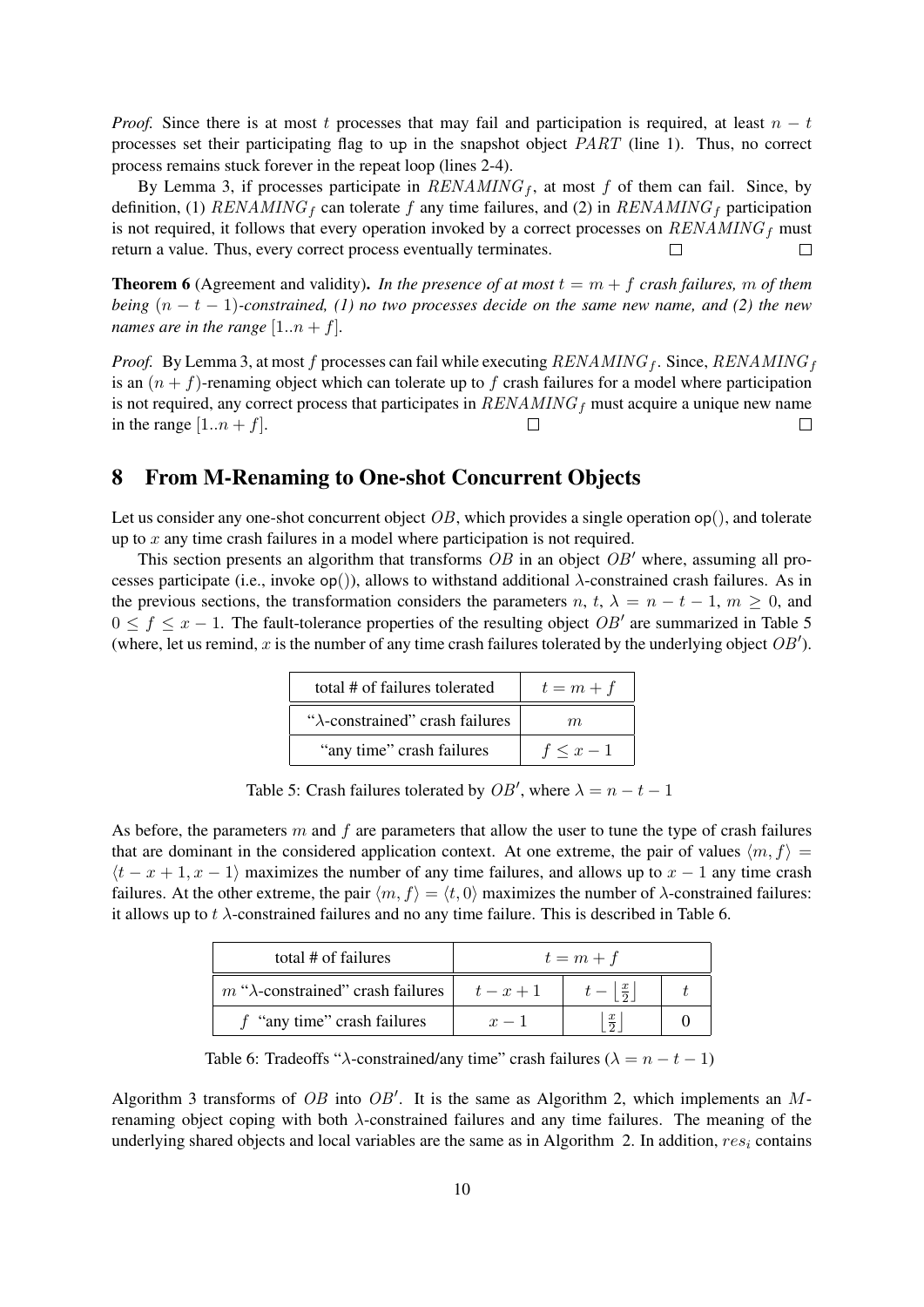the result of the underlying invocation OB.op(in) (line 5), where in is the input parameter of  $op()$ . The proof, which is the same as the one given in Section 7, is left to the reader.

```
operation op(in) is % applied to OB'(1) PART.write(up);(2) repeat part_i \leftarrow PART.snapshot();
(3) count<sub>i</sub> \leftarrow |\{x \text{ such that } part_i[x] = \text{up}\}\|(4) until count_i \geq n - t end repeat;
(5) res_i \leftarrow OB \cdot op(in);(6) return(res<sub>i</sub>).
```
Algorithm 3: Transformation of the operation op of a one-shot object tolerating up to  $m$  " $(n - t - 1)$ constrained" failures and f "any time" failures, where  $t = m + f$ 

### 9 Conclusion

This paper addressed a process crash failure model in which some number of processes may crash only when process contention has not bypassed a predefined threshold  $\lambda$ , while another number of processes may crash at any time. It has been shown that this failure model allows impossibility results to be circumvented. To this end, the paper has presented algorithms building  $k$ -set agreement and renaming objects in such a model. So, it extends the set of possible executions in which  $k$ -set agreement and renaming can be solved despite asynchrony and process crashes. The proposed algorithms allow their users to tune them to specific failure-prone environments. This can be done by appropriately defining the pair of integers  $\langle m, f \rangle$ . As an example, considering k-set agreement, these parameters control the number of crashes allowed to occur before the contention threshold  $\lambda = n - k$  is bypassed, namely  $2m = 2(k - f)$ , and the number of failures which can occur at any time, namely,  $f - 1$ . That is, it is possible to trade *one strong* "any time" failure for *two weak* " $(n - k)$ -constrained" failures, and vice versa.

Finally, some issues remain challenging on the open problem side. More specifically, on the complexity/computability side of  $k$ -set agreement, it would be interesting to find out whether the upper bound we have proved on the number of failures  $t = 2m + f - 1$  (where 2m failures are  $(n - k)$ constrained and  $f - 1$  failures are any time failures) is tight for  $k \ge 2$ . On the algorithm design side, as there is an algorithm (and a tight bound) for 1-agreement (see [20]), it would be interesting to find a more general algorithm, i.e., an algorithm which works for  $k \ge 1$  (and not only for  $k \ge 2$ ).

## Acknowledgments

We thank Armando Castañeda for helpful discussions on the renaming problem. This work has been partially supported by the Franco-German DFG-ANR Project 40300781 DISCMAT (devoted to connections between mathematics and distributed computing), and the French ANR project ANR-16-CE40-0023-03 DESCARTES (devoted to layered and modular structures in distributed computing). Last but not least, the authors also thank the referees for their constructive comments.

### References

[1] Afek Y., Attiya H., Dolev D., Gafni E., Merritt M., and Shavit N., Atomic snapshots of shared memory. *Journal of the ACM*, 40(4):873-890 (1993)